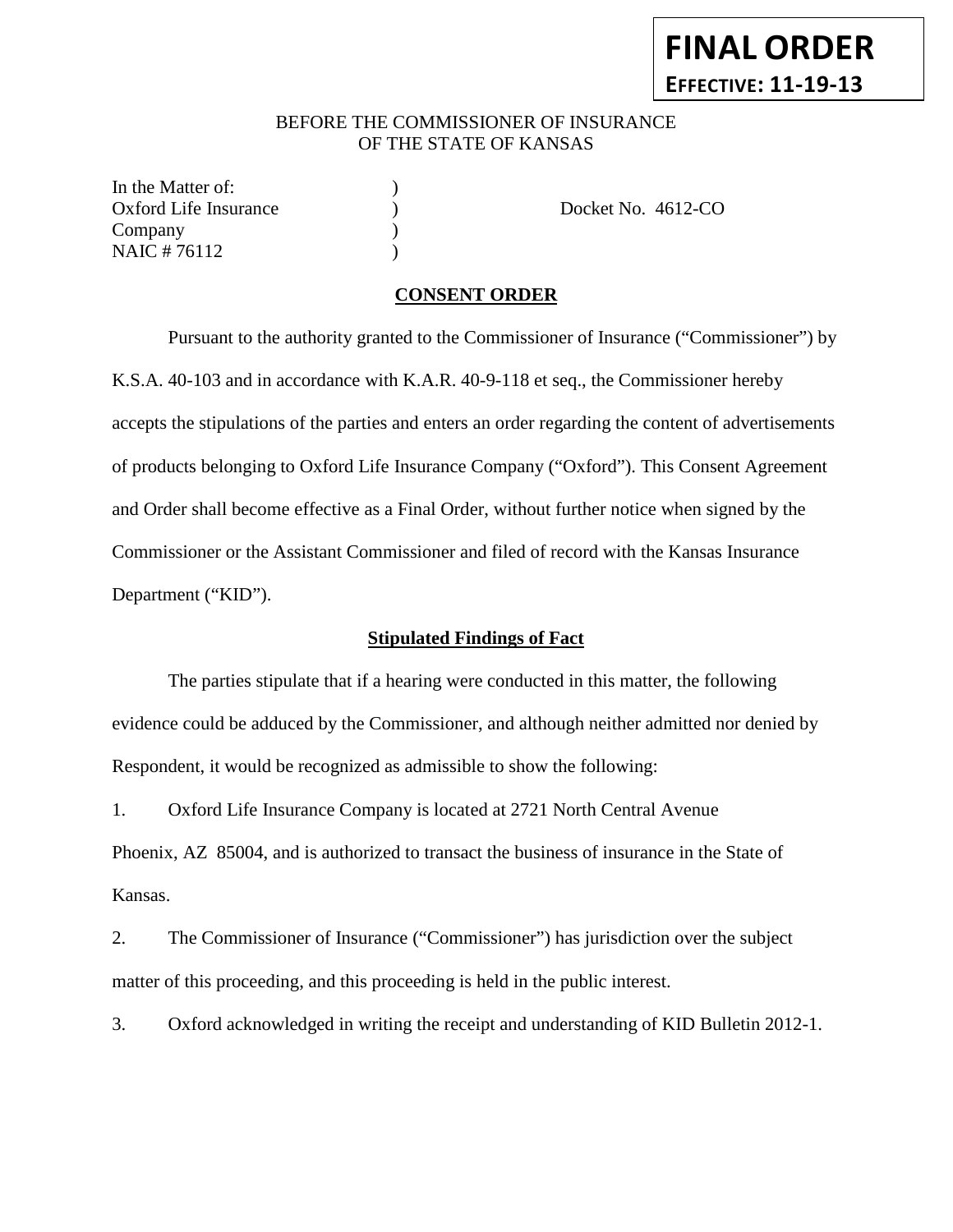4. On May 13, 2013, KID made inquiry of Oxford regarding its relationship with Aviant Financial ("Aviant"), an insurance marketing organization ("IMO"). The KID attached a PDF of Aviant's website made on May 9, 2013, advertising the Income Protector Annuity. The Income Protector Annuity is an Oxford Life Insurance Company product.

5. In a response letter to the KID dated May 24, 2013, Oxford confirmed that effective April

3, 2013, Oxford appointed Aviant as an independent insurance producer to identify potential producers.

6. Aviant's website advertised the Income Protector Annuity, denoting specific features of the product.

7. Aviant's website does not establish that the Income Protector Annuity is an Oxford

product. The advertisement does not mention or indicate the name of the insurance company

offering the product.

8. Oxford Life Insurance Company claimed in its May 24, 2013, response letter, that Aviant did not submit website language to Oxford for prior approval.

### **Applicable Law**

- 1. KA.R. 40-9-118, §2(A)(1)(c) defines an advertisement as, "Material used for the recruitment, training, and education of an insurer's insurance producers which is designed to be used or is used to induce the public to purchase, increase, modify, reinstate, borrow on, surrender, replace or retain a policy."
- 2. K.A.R. 40-9-118, §6(1) requires the name of the insurance company to be clearly identified.
- 3. K.A.R. 40-9-118 §3(2) requires insurance companies to "…establish and at all times maintain a system of control over the content, form and method of dissemination of all advertisements of its policies. All such advertisements, regardless of by whom written, created, designed or presented, shall be the responsibility of the insurer."
- 4. K.A.R. 40-9-118 §4(1) states in part, that advertisements, "…shall be sufficiently complete and clear so as to avoid any deception."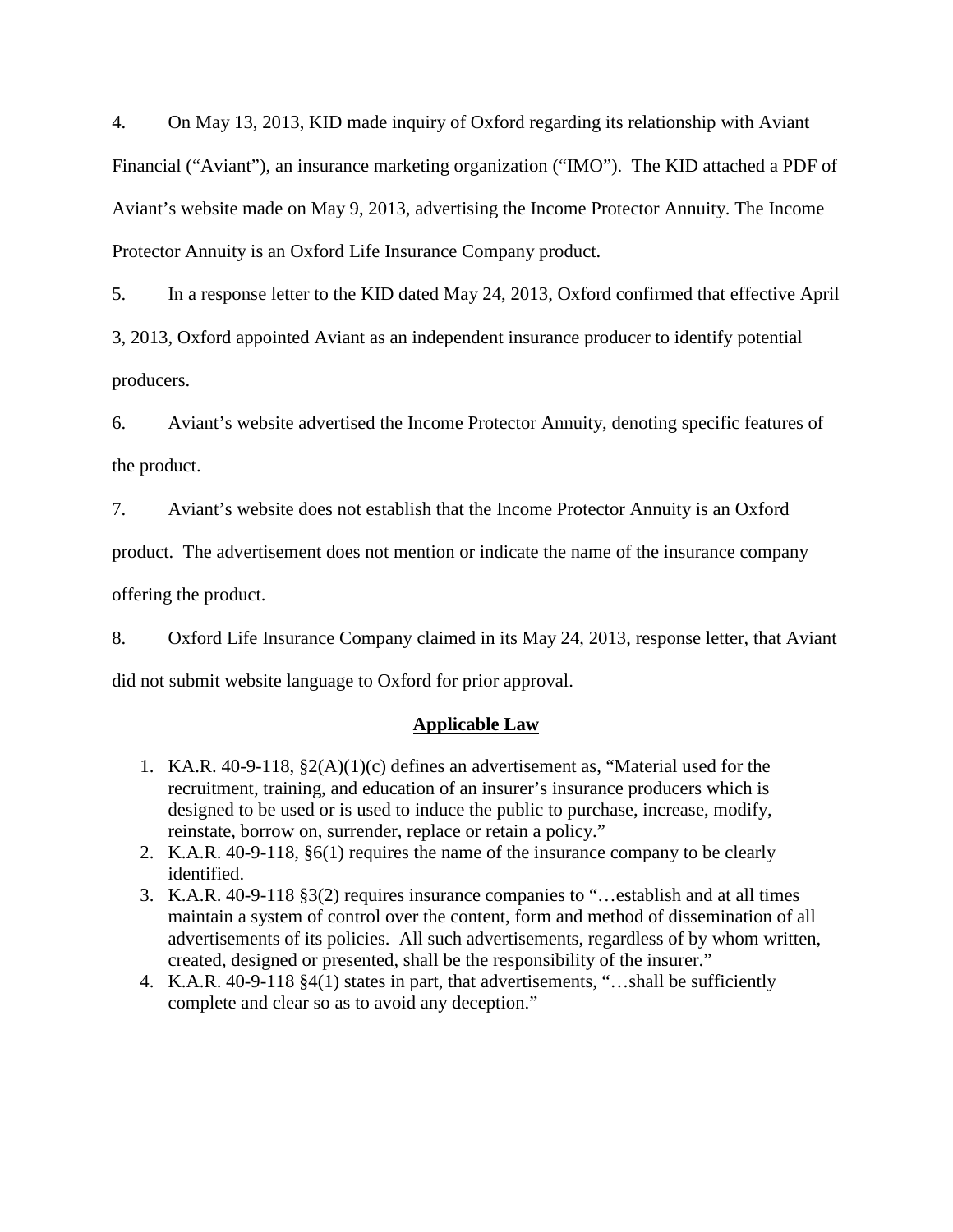#### **Conclusions of Law**

Based on the Findings of Fact in Paragraphs #1 through #7 and the Applicable Law above,

# **IT IS THEREFORE, AGREED UPON BY THE COMMISSIONER OF INSURANCE AND OXFORD LIFE INSURANCE COMPANY:**

Oxford Life Insurance Company neither admits nor denies the allegations set forth in Paragraphs #1 through #8 above.

1. Oxford agrees to make a payment to KID of two thousand dollars (\$2,000) for the unspecified acts of claims personnel that could be considered contrary to K.A.R. 40-9-118 §§ 2,

3, 4, and 6.

2. Pursuant to K.A.R. 40-9-118 § 9 (1) Oxford agrees to maintain a file containing a specimen copy of all advertising material produced and/or utilized by Oxford and Oxford's contracting IMOs with a notation indicating the manner and extent of the distribution and the form number of any policy advertised. This file will be maintained for four years during which time shall be subject to inspection by the KID.

3. Pursuant to K.A.R. 40-9-118 § 9 (3), Oxford also agrees to affirm on an annual scheduled basis that all advertising content including webpages produced and/or utilized by Oxford and Oxford's contracting IMOs has been reviewed for compliance prior to use by the IMO and/or their contracting agents.

4. Oxford acknowledges that K.A.R. 40-9-118 applies to advertising meant for the public and material used for the recruitment of agents.

5. In exchange for the payment KID will dismiss this action with prejudice.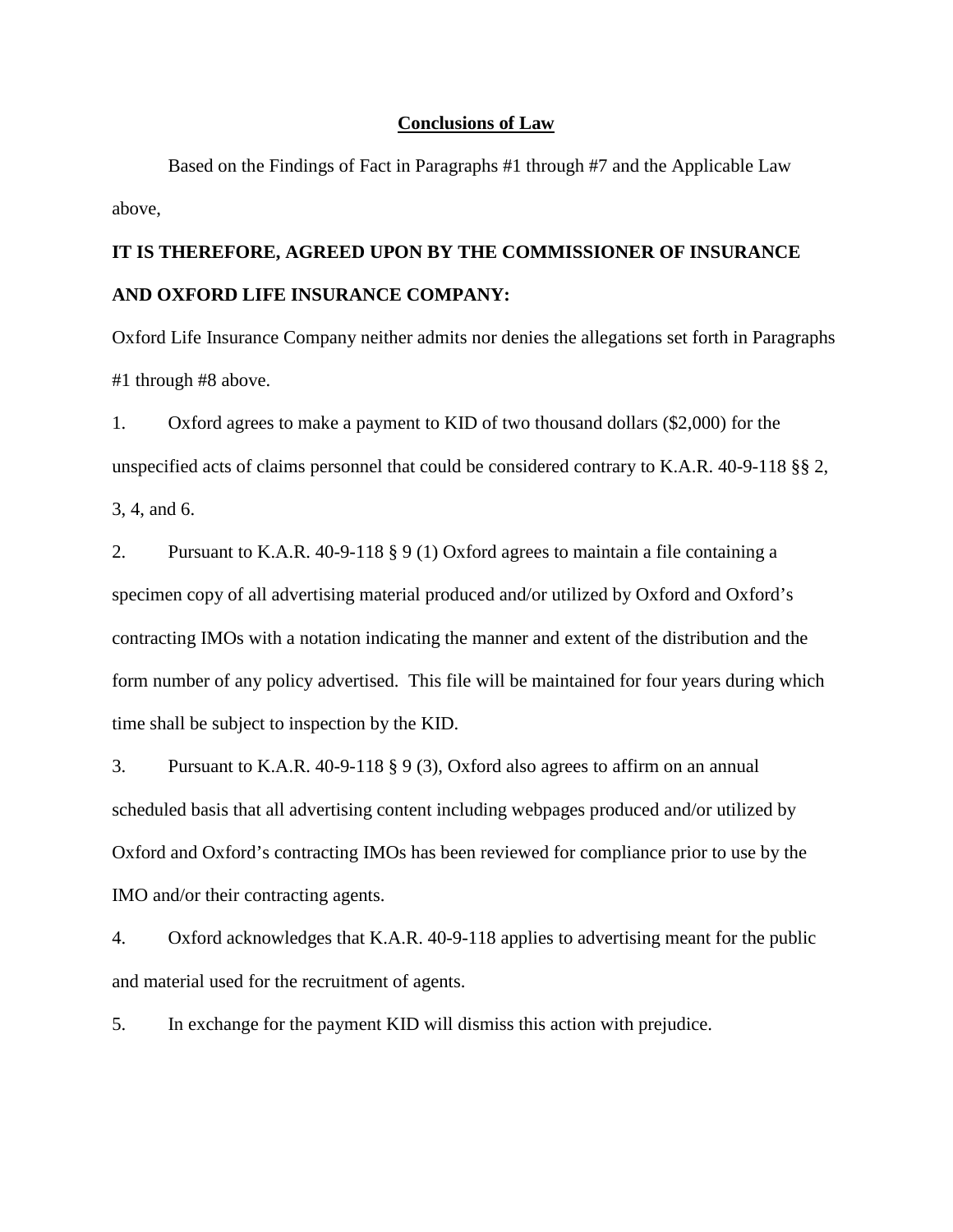6. Upon entry of this Consent Order this action shall be dismissed with prejudice. If payment is not made within 30 days, KID may vacate and/or declare this Consent Order void and proceed with a hearing.

7. The Commissioner shall retain jurisdiction over this matter to issue any Order(s) deemed necessary and appropriate.

### **Stipulation**

The undersigned stipulates and agrees to the above stipulated findings of fact and conclusions of law and waives the right to an administrative hearing and judicial review of the Commissioner's Order.

> $\angle$ s/ Anthony J. Meier $\angle$ Oxford Life Insurance Company

Prepared by:

 $\angle$ s/ Diane Minear $\angle$ Diane Minear Staff Attorney Kansas Insurance Department

### **ORDER**

The Commissioner is charged with safeguarding the security and integrity of the insurance business and protecting insurance consumers from deceptive and misleading advertising in violation of K.S.A. 40-2404. The following action is both necessary and sufficient to serve that purpose.

Advertisements that fail to identify the name of the insurance company or make claims about the product that cannot be substantiated are in violation of the Kansas Unfair Trade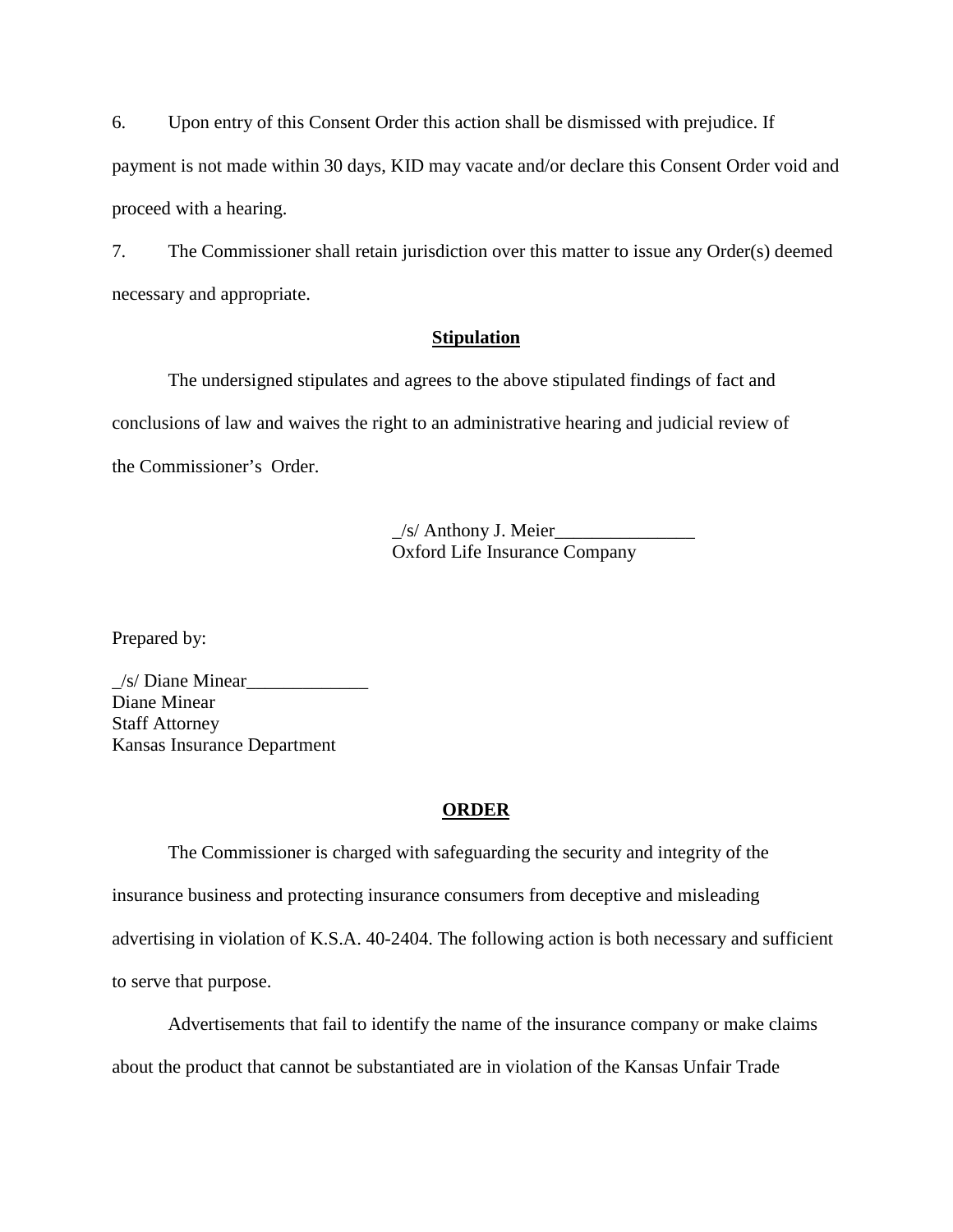Practices Act. The KID has found such practices constitute unfair methods of competition or unfair or deceptive acts or practices in the business of insurance.

# **THE COMMISSIONER OF INSURANCE THEREFORE ORDERS THE FOLLOWING:**

- **1. Oxford shall establish and maintain a system of control over the content, form and method of dissemination of all advertisements of its policies or products.**
- **2. Oxford shall CEASE AND DESIST from further violation of Kansas insurance law and regulation; and**
- **3. Oxford shall pay an administrative penalty of two thousand dollars (\$2,000), payment of which is hereby acknowledged.**

IT IS SO ORDERED THIS \_19th\_ DAY OF NOVEMBER, 2013, IN THE CITY OF TOPEKA,

COUNTY OF SHAWNEE, STATE OF KANSAS.



\_/s/ Sandy Praeger\_\_\_\_\_\_\_\_\_\_\_\_\_\_\_\_\_\_ Sandy Praeger Commissioner of Insurance

BY:

 $/s/John$  Wine John Wine General Counsel

Submitted and Approved By:

 $\angle$ s/ Diane Minear $\angle$ Diane Minear Staff Attorney Kansas Insurance Department

Approved By:

 $\angle$ s/ Anthony J. Meier $\angle$ Oxford Life Insurance Company